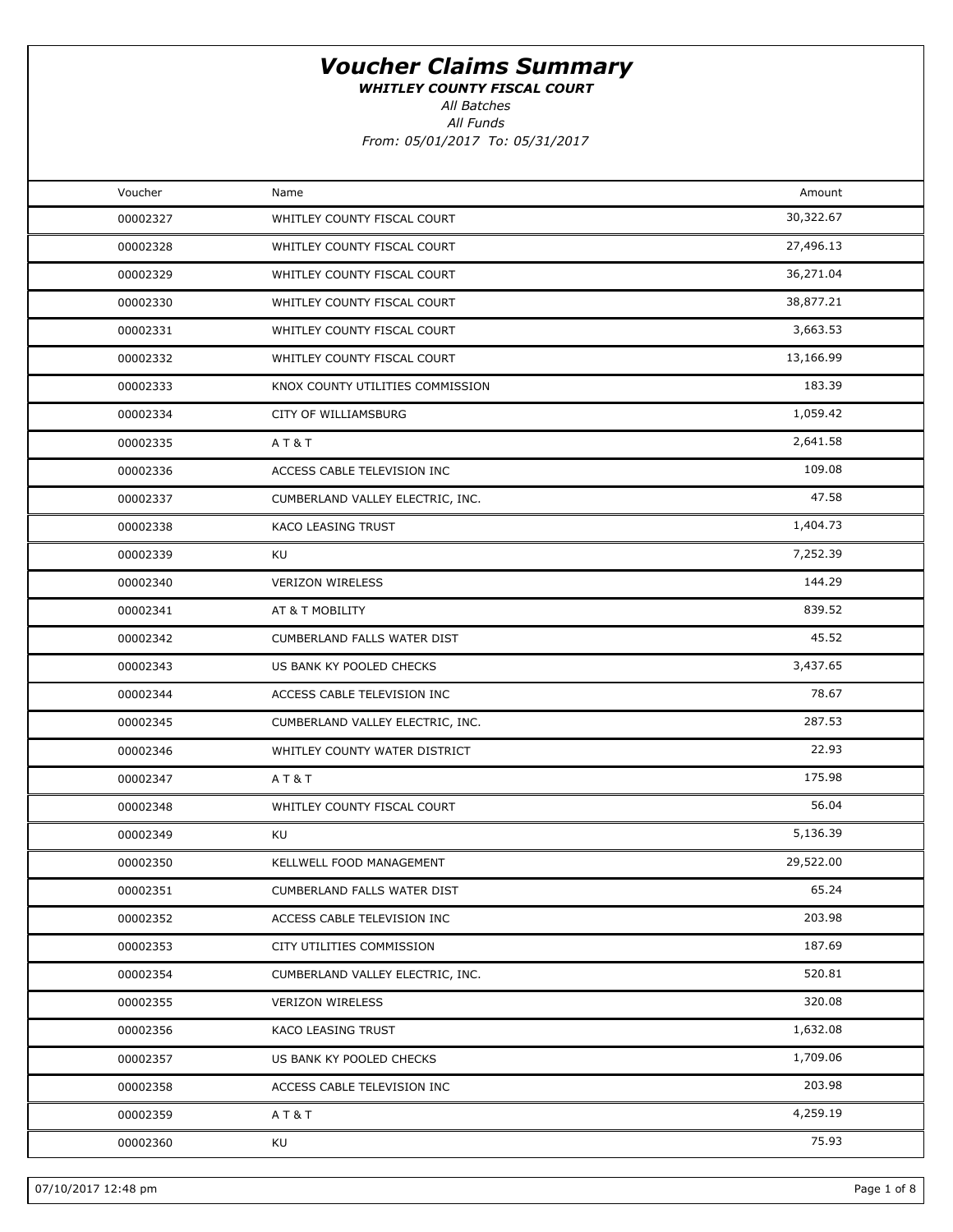WHITLEY COUNTY FISCAL COURT

All Batches

| Voucher  | Name                        | Amount     |  |
|----------|-----------------------------|------------|--|
| 00002361 | 2 GETON NET, INC.           | 149.98     |  |
| 00002362 | 2 GETON NET, INC.           | 89.99      |  |
| 00002363 | <b>GUARDIAN INSURANCE</b>   | 54.37      |  |
| 00002364 | DELTA DENTAL OF KENTUCKY    | 351.56     |  |
| 00002365 | ANTHEM BCBS KY GROUP        | 12,603.58  |  |
| 00002366 | <b>GUARDIAN INSURANCE</b>   | 40.80      |  |
| 00002367 | DELTA DENTAL OF KENTUCKY    | 239.70     |  |
| 00002368 | ANTHEM BCBS KY GROUP        | 9,739.13   |  |
| 00002369 | <b>GUARDIAN INSURANCE</b>   | 66.89      |  |
| 00002370 | DELTA DENTAL OF KENTUCKY    | 415.48     |  |
| 00002371 | ANTHEM BCBS KY GROUP        | 13,176.47  |  |
| 00002372 | <b>GUARDIAN INSURANCE</b>   | 58.06      |  |
| 00002373 | DELTA DENTAL OF KENTUCKY    | 399.50     |  |
| 00002374 | ANTHEM BCBS KY GROUP        | 14,895.14  |  |
| 00002375 | <b>GUARDIAN INSURANCE</b>   | 3.97       |  |
| 00002376 | DELTA DENTAL OF KENTUCKY    | 31.96      |  |
| 00002377 | ANTHEM BCBS KY GROUP        | 1,145.78   |  |
| 00002378 | <b>GUARDIAN INSURANCE</b>   | 21.60      |  |
| 00002379 | DELTA DENTAL OF KENTUCKY    | 143.82     |  |
| 00002380 | ANTHEM BCBS KY GROUP        | 5,156.01   |  |
| 00002381 | <b>KENWAY DISTRIBUTORS</b>  | 247.52     |  |
| 00002382 | CITY OF CORBIN              | 483,640.41 |  |
| 00002383 | CITY OF WILLIAMSBURG        | 223,216.67 |  |
| 00002384 | <b>US BANK</b>              | 451,581.25 |  |
| 00002385 | WANDA SIMONS SMITH, CPA     | 2,500.00   |  |
| 00002386 | AT&T                        | 450.86     |  |
| 00002387 | DAV                         | 228.48     |  |
| 00002388 | DELTA NATURAL GAS CO., INC. | 167.86     |  |
| 00002389 | TIME WARNER CABLE           | 379.98     |  |
| 00002390 | DELTA NATURAL GAS CO., INC. | 108.77     |  |
| 00002391 | CITY OF WILLIAMSBURG        | 6,000.19   |  |
| 00002392 | WHITLEY COUNTY FISCAL COURT | 1,165.47   |  |
| 00002393 | DELTA NATURAL GAS CO., INC. | 1,608.77   |  |
| 00002394 | DELTA NATURAL GAS CO., INC. | 115.20     |  |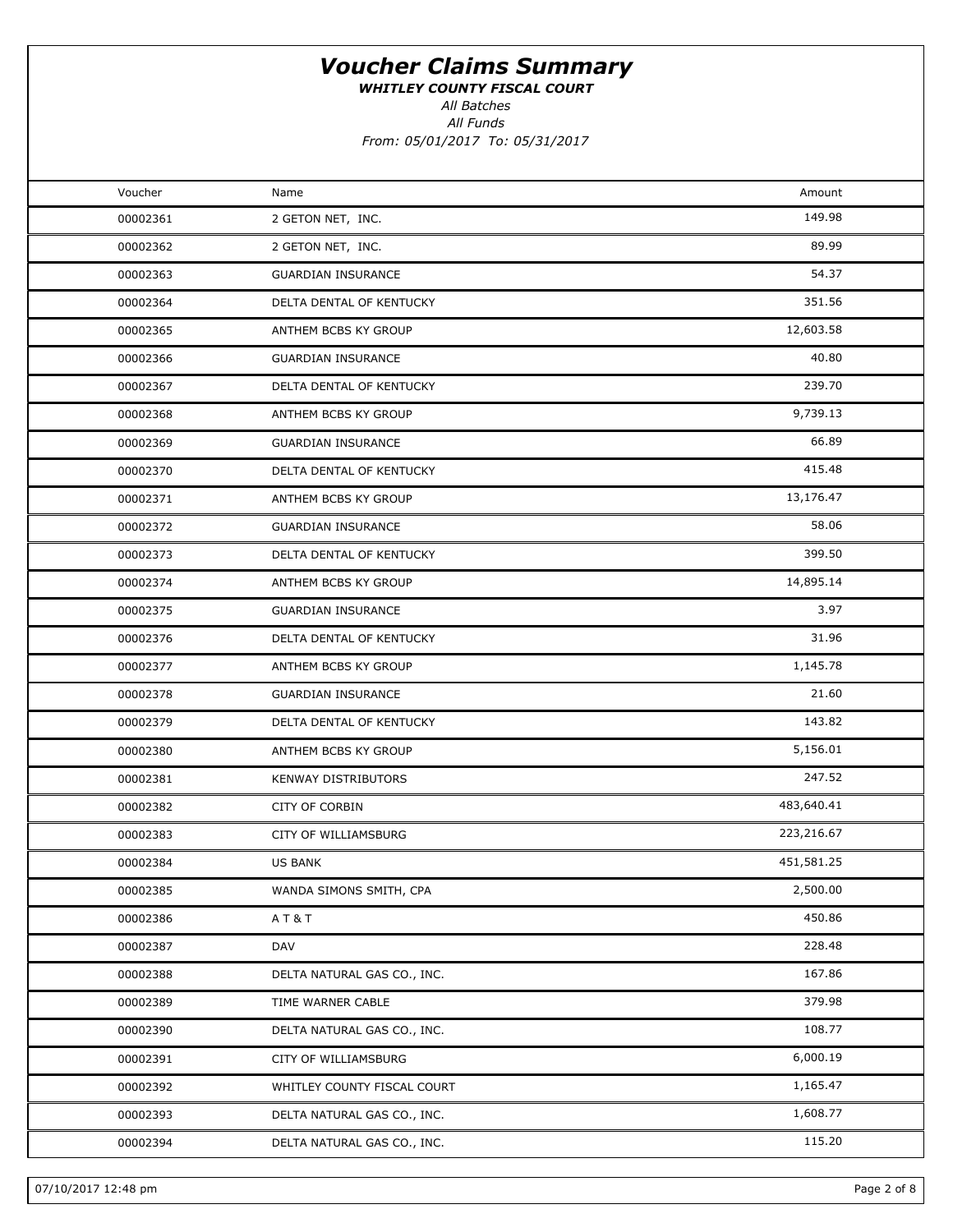WHITLEY COUNTY FISCAL COURT

All Batches

All Funds

From: 05/01/2017 To: 05/31/2017

| Voucher  | Name                                 | Amount    |  |
|----------|--------------------------------------|-----------|--|
| 00002395 | TIME WARNER CABLE                    | 78.48     |  |
| 00002396 | WILLIAMSBURG-WHITLEY CO. AIRPORT BD. | 355.52    |  |
| 00002397 | AT&T                                 | 275.90    |  |
| 00002398 | NI GOVERNMENT SERVICES, INC.         | 73.73     |  |
| 00002399 | ANDREW CROLEY, CORONER               | 833.34    |  |
| 00002400 | WILLIAMSBURG-WHITLEY CO. AIRPORT BD. | 5,000.00  |  |
| 00002401 | WHITLEY COUNTY FISCAL COURT          | 20,223.08 |  |
| 00002402 | WHITLEY COUNTY FISCAL COURT          | 26,320.01 |  |
| 00002403 | WHITLEY COUNTY FISCAL COURT          | 27,508.36 |  |
| 00002404 | WHITLEY COUNTY FISCAL COURT          | 46,713.25 |  |
| 00002405 | WHITLEY COUNTY FISCAL COURT          | 38,957.78 |  |
| 00002406 | WHITLEY COUNTY FISCAL COURT          | 3,384.39  |  |
| 00002407 | WHITLEY COUNTY FISCAL COURT          | 12,933.64 |  |
| 00002408 | A+ PORTABLE RESTROOMS                | 82.00     |  |
| 00002409 | BISSELL'S, INC.                      | 152.00    |  |
| 00002410 | BLUEGRASS/ KESCO INCORPORATED        | 180.00    |  |
| 00002411 | CANADA AUTO PARTS                    | 212.51    |  |
| 00002412 | CITY OF WILLIAMSBURG                 | 3,186.00  |  |
| 00002413 | COLAN HARRELL, SHERIFF               | 1,071.78  |  |
| 00002414 | COMPUTER CLINC                       | 725.00    |  |
| 00002415 | DAIRY QUEEN GRILL & CHILL            | 154.90    |  |
| 00002416 | <b>DAV</b>                           | 650.00    |  |
| 00002417 | D C ELEVATOR COMPANY, INC.           | 581.36    |  |
| 00002418 | DONNA ROSE COMPANY, INC.             | 797.00    |  |
| 00002419 | ELLISON'S SANITARY SUPPLY CO., INC.  | 1,287.13  |  |
| 00002420 | EVELYN MCCULLAH                      | 18.84     |  |
| 00002421 | EVERBANK COMMERICAL FINANCE INC      | 223.28    |  |
| 00002422 | EZ COUNTRY                           | 495.00    |  |
| 00002423 | <b>FLEETONE</b>                      | 1,060.63  |  |
| 00002424 | G & E DRIVE-IN                       | 95.00     |  |
| 00002425 | THE GALT HOUSE                       | 1,533.00  |  |
| 00002426 | GREENLAND BAPTIST CHURCH             | 500.00    |  |
| 00002427 | <b>HARDEE'S</b>                      | 74.76     |  |
| 00002428 | HARP ENTERPRISES, INC.               | 8,080.00  |  |
|          |                                      |           |  |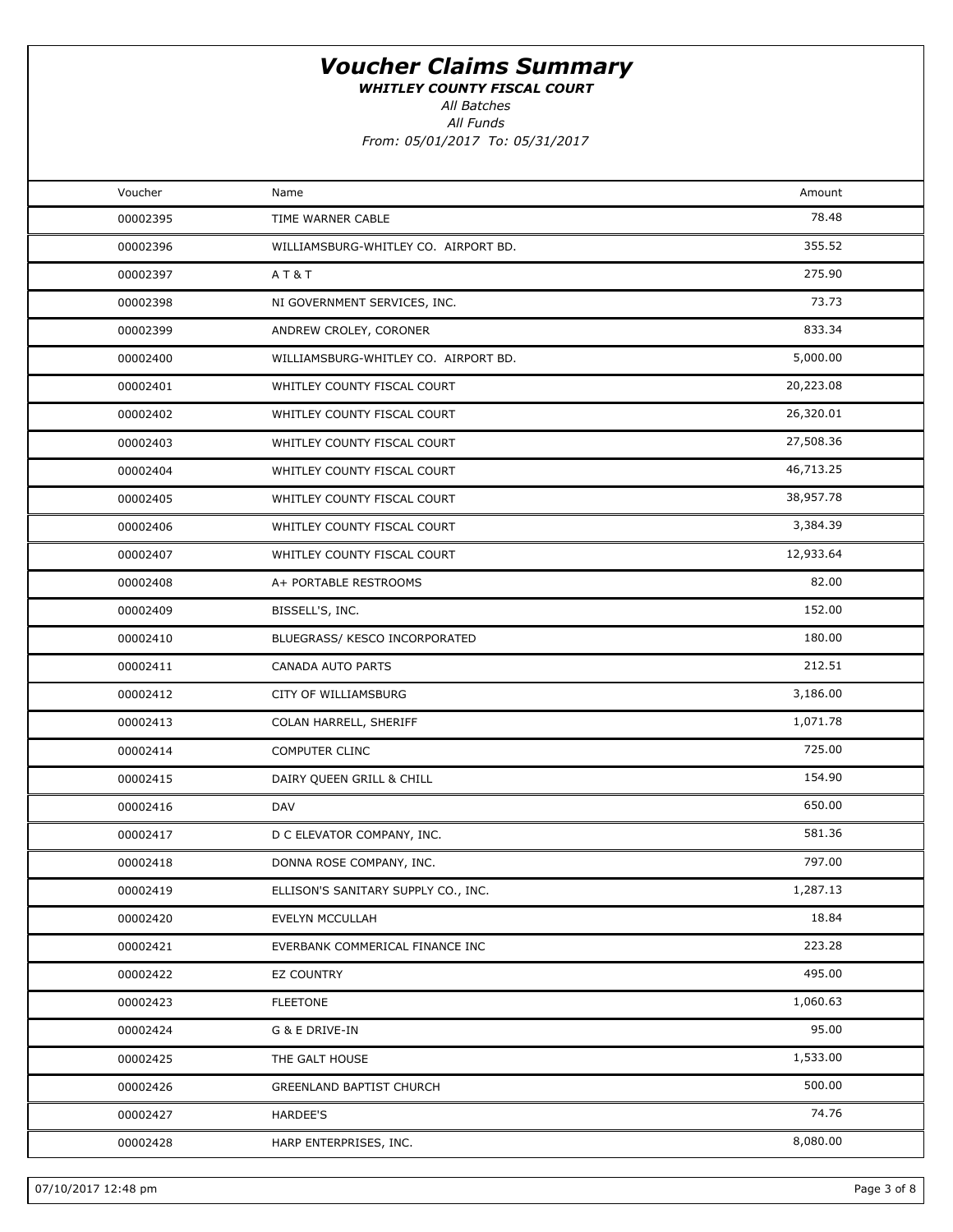WHITLEY COUNTY FISCAL COURT

All Batches

All Funds

From: 05/01/2017 To: 05/31/2017

| Voucher  | Name                                | Amount    |  |
|----------|-------------------------------------|-----------|--|
| 00002429 | HIGHBRIDGE SPRING WATER CO, INC.    | 42.75     |  |
| 00002430 | HOMETOWN IGA #57                    | 395.66    |  |
| 00002431 | <b>JASON MCCULLAH</b>               | 65.00     |  |
| 00002432 | <b>JOSH CRAWFORD</b>                | 5,850.00  |  |
| 00002433 | K A C O ALL LINES FUND              | 21,541.76 |  |
| 00002434 | KACO WORKERS COMPENSATION FUND      | 5,356.87  |  |
| 00002435 | KCJEA/KMCA                          | 1,475.00  |  |
| 00002436 | <b>KMCA</b>                         | 2,672.78  |  |
| 00002437 | KY OUTDOORSMAN                      | 77.96     |  |
| 00002438 | LAKE CUMBERLAND STATE RESORT PARK   | 139.10    |  |
| 00002439 | LAUREL TERMITE CONTROL              | 220.00    |  |
| 00002440 | LYNN PEAVEY CO                      | 32.00     |  |
| 00002441 | MICHAEL JARBOE                      | 130.68    |  |
| 00002442 | <b>NEWS JOURNAL</b>                 | 399.00    |  |
| 00002443 | <b>NORVEX SUPPLY</b>                | 86.10     |  |
| 00002444 | ODYSSE OF THE MIND                  | 500.00    |  |
| 00002445 | PATTON CHESTNUT BINDER, INC.        | 6,000.00  |  |
| 00002446 | PLEASANT VIEW VFD                   | 500.00    |  |
| 00002447 | POFF CARTING SERVICE                | 668.92    |  |
| 00002448 | PRECISION DUPLICATING SOLUTIONS INC | 102.53    |  |
| 00002449 | PREFERRED LAB SERVICE               | 150.00    |  |
| 00002450 | PREWITT FARM SUPPLY                 | 106.95    |  |
| 00002451 | PRIORITY 1, INC                     | 125.00    |  |
| 00002452 | QUALITY CARE AUTO SERVICE           | 4,530.05  |  |
| 00002453 | ROCKHOLDS 1ST BAPTIST YOUTH GROUP   | 500.00    |  |
| 00002454 | WHITLEY COUNTY PVA                  | 12,600.00 |  |
| 00002455 | <b>TEKS WORK</b>                    | 100.00    |  |
| 00002456 | TIMES TRIBUNE                       | 167.88    |  |
| 00002457 | UNDERWRITERS SAFETY & CLAIMS        | 1,000.00  |  |
| 00002458 | W D BRYANT & SONS INC.              | 1,046.15  |  |
| 00002459 | WHITLEY COUNTY GREENHOUSE           | 102.00    |  |
| 00002460 | WHITLEY COUNTY HIGH SCHOOL          | 500.00    |  |
| 00002461 | WILLIAMSBURG INSURANCE AGENCY INC.  | 1,781.50  |  |
| 00002462 | XEROX CORPORATION                   | 414.44    |  |
|          |                                     |           |  |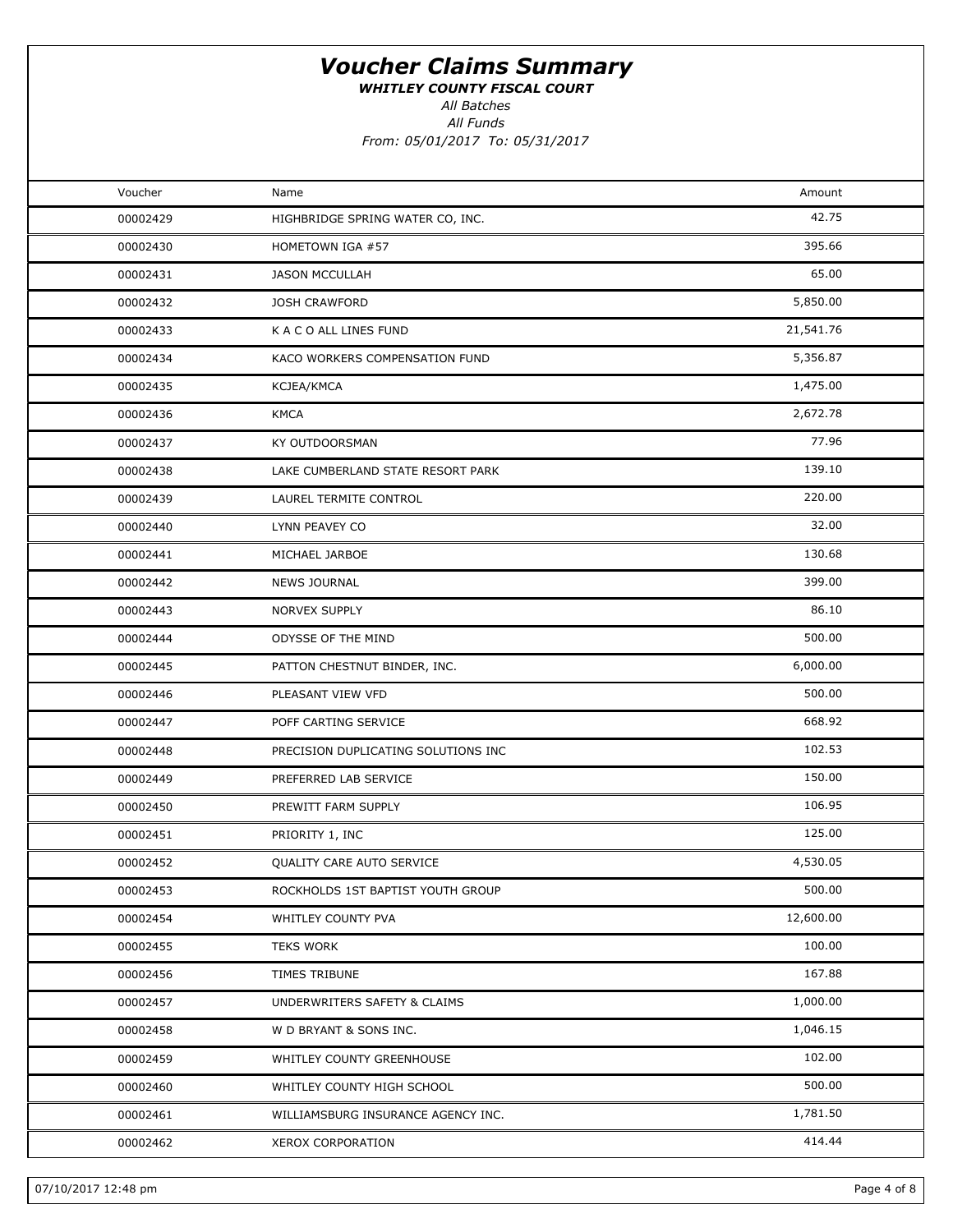WHITLEY COUNTY FISCAL COURT

All Batches

| Voucher  | Name                               | Amount   |  |
|----------|------------------------------------|----------|--|
| 00002463 | WHITLEY COUNTY HIGH SCHOOL         | 500.00   |  |
| 00002464 | ARAMARK UNIFROM SERVICES           | 1,140.56 |  |
| 00002465 | CANADA AUTO PARTS                  | 971.50   |  |
| 00002466 | E.J. HAAR                          | 1,466.08 |  |
| 00002467 | <b>FLEETONE</b>                    | 830.84   |  |
| 00002468 | G & C SUPPLY CO. INC.              | 5,350.25 |  |
| 00002469 | G & S TIRE INC.                    | 25.80    |  |
| 00002470 | HIGHBRIDGE SPRING WATER CO, INC.   | 52.75    |  |
| 00002471 | HINKLE CONTRACTING COMPANY LLC     | 7,914.85 |  |
| 00002472 | <b>HOLSTON GASES</b>               | 112.65   |  |
| 00002473 | JAMES JONES EXCAVATING             | 2,692.15 |  |
| 00002474 | <b>JIMMY BATES</b>                 | 24.09    |  |
| 00002475 | JOHNNY WHEELS OF WILLIAMSBURG, INC | 166.00   |  |
| 00002476 | K A C O ALL LINES FUND             | 4,147.58 |  |
| 00002477 | KACO WORKERS COMPENSATION FUND     | 6,574.27 |  |
| 00002478 | LYKINS OIL COMPANY                 | 6,373.88 |  |
| 00002479 | <b>OWENS AUTO PARTS</b>            | 4,952.91 |  |
| 00002480 | W D BRYANT & SONS INC.             | 6,930.71 |  |
| 00002481 | WHAYNE SUPPLY COMPANY              | 1,491.42 |  |
| 00002482 | WHITLEY COUNTY HARDWOODS, LLC      | 8,000.00 |  |
| 00002483 | DAVID OWENS                        | 245.03   |  |
| 00002484 | EB CONSULTING SOLUTIONS LLC        | 360.00   |  |
| 00002485 | U. S. POSTMASTER                   | 2,450.00 |  |
| 00002486 | BISSELL'S, INC.                    | 114.97   |  |
| 00002487 | COMPUTER CLINC                     | 75.00    |  |
| 00002488 | EVERBANK COMMERICAL FINANCE INC    | 55.82    |  |
| 00002489 | <b>FLEETONE</b>                    | 171.64   |  |
| 00002490 | HIGHBRIDGE SPRING WATER CO, INC.   | 36.30    |  |
| 00002491 | K A C O ALL LINES FUND             | 797.29   |  |
| 00002492 | KACO WORKERS COMPENSATION FUND     | 209.57   |  |
| 00002493 | KENTUCKY STATE TREASURER           | 65.00    |  |
| 00002494 | <b>LARRY CENTERS</b>               | 168.53   |  |
| 00002495 | LIDA J. POWERS                     | 668.31   |  |
| 00002496 | LONDON RADIO SERVICE               | 212.50   |  |
|          |                                    |          |  |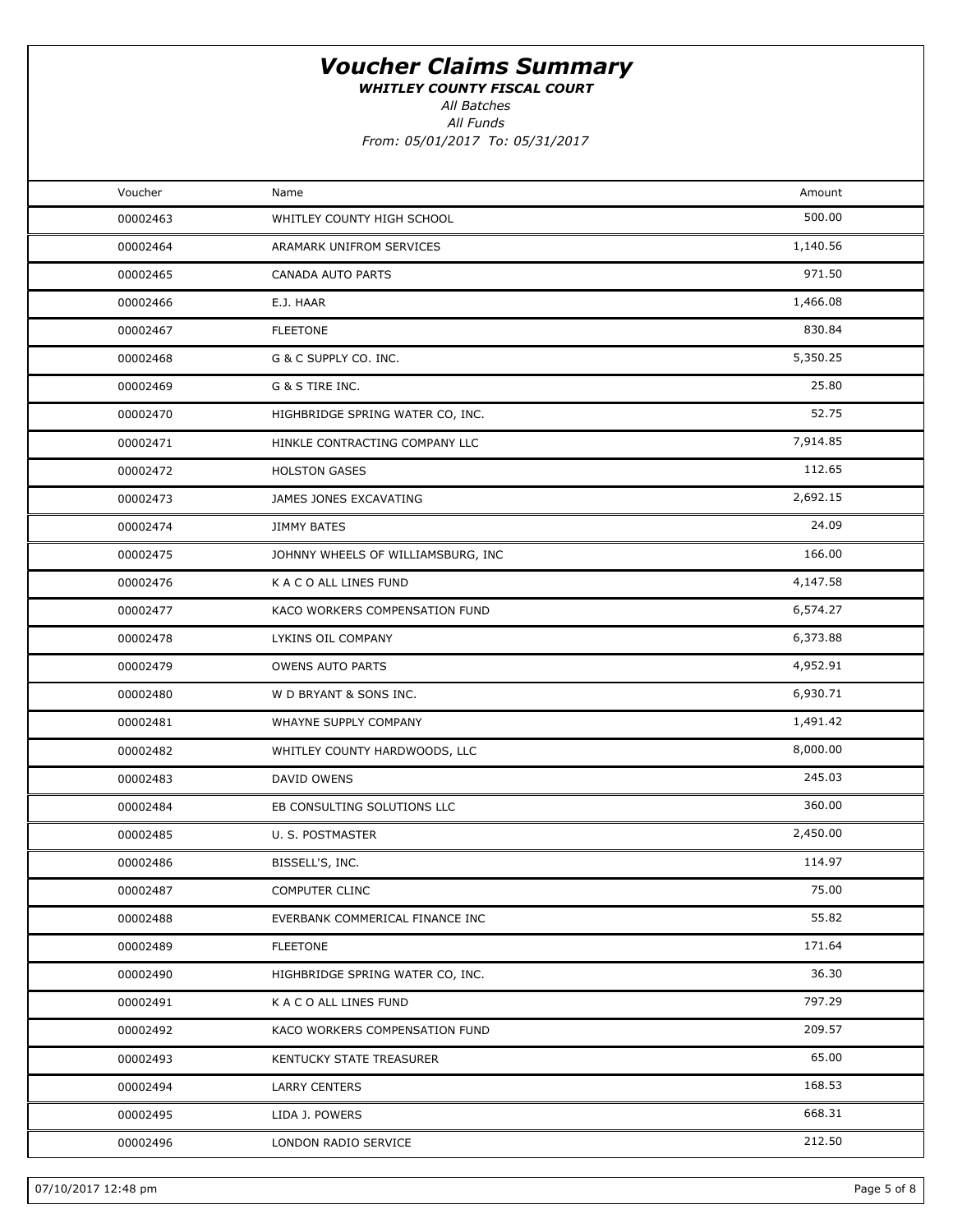WHITLEY COUNTY FISCAL COURT

All Batches

| Voucher  | Name                                   | Amount    |  |
|----------|----------------------------------------|-----------|--|
| 00002497 | PRECISION DUPLICATING SOLUTIONS INC    | 54.42     |  |
| 00002498 | QUALITY CARE AUTO SERVICE              | 998.00    |  |
| 00002499 | WILLIAMSBURG-WHITLEY CO. AIRPORT BD.   | 1,000.00  |  |
| 00002500 | HINKLE PRINTING, INC.                  | 3,696.00  |  |
| 00002501 | 911 BILLING SERVICE                    | 13,804.50 |  |
| 00002502 | ALBERT JACKSON                         | 100.00    |  |
| 00002503 | BISSELL'S, INC.                        | 286.77    |  |
| 00002504 | CANADA AUTO PARTS                      | 409.56    |  |
| 00002505 | EMERGENCY MEDICAL PRODUCTS, INC        | 179.97    |  |
| 00002506 | ENVIRONMENTAL WASTE SYSTEMS, LLC       | 280.00    |  |
| 00002507 | EVERBANK COMMERICAL FINANCE INC        | 55.82     |  |
| 00002508 | <b>FLEETONE</b>                        | 1,712.14  |  |
| 00002509 | HIGHBRIDGE SPRING WATER CO, INC.       | 10.50     |  |
| 00002510 | <b>HOLSTON GASES</b>                   | 2,856.49  |  |
| 00002511 | JOHNNY WHEELS OF WILLIAMSBURG, INC     | 968.45    |  |
| 00002512 | K A C O ALL LINES FUND                 | 4,459.12  |  |
| 00002514 | KY BOARD OF EMERGENCY MEDICAL SERVICES | 100.00    |  |
| 00002515 | KEN TEN ADVERTISING                    | 291.00    |  |
| 00002516 | LEGACY CHEVROLET BUICK GMC             | 3,615.42  |  |
| 00002517 | LYKINS OIL COMPANY                     | 4,823.67  |  |
| 00002518 | MOORE MEDICAL                          | 2,165.20  |  |
| 00002519 | PRECISION DUPLICATING SOLUTIONS INC    | 76.88     |  |
| 00002520 | PREFERRED LAB SERVICE                  | 400.00    |  |
| 00002521 | QUALITY CARE AUTO SERVICE              | 2,338.69  |  |
| 00002522 | SOUTH KY TRUCK SERVICE, LLC            | 323.27    |  |
| 00002523 | SOUTHEASTERN EMERGENCY EQUIP.          | 494.08    |  |
| 00002524 | STEVEN DYKES                           | 20.06     |  |
| 00002525 | T & H TOWING                           | 400.00    |  |
| 00002526 | W D BRYANT & SONS INC.                 | 14.15     |  |
| 00002527 | WILLIAMSBURG-WHITLEY CO. AIRPORT BD.   | 800.00    |  |
| 00002528 | AMERICAN BUSINESS SYSTEMS              | 360.05    |  |
| 00002529 | <b>BEST TERMITE &amp; PEST</b>         | 120.00    |  |
| 00002530 | <b>BUTCH'S MARKET</b>                  | 122.87    |  |
| 00002531 | BYRD GLASS COMPANY                     | 236.90    |  |
|          |                                        |           |  |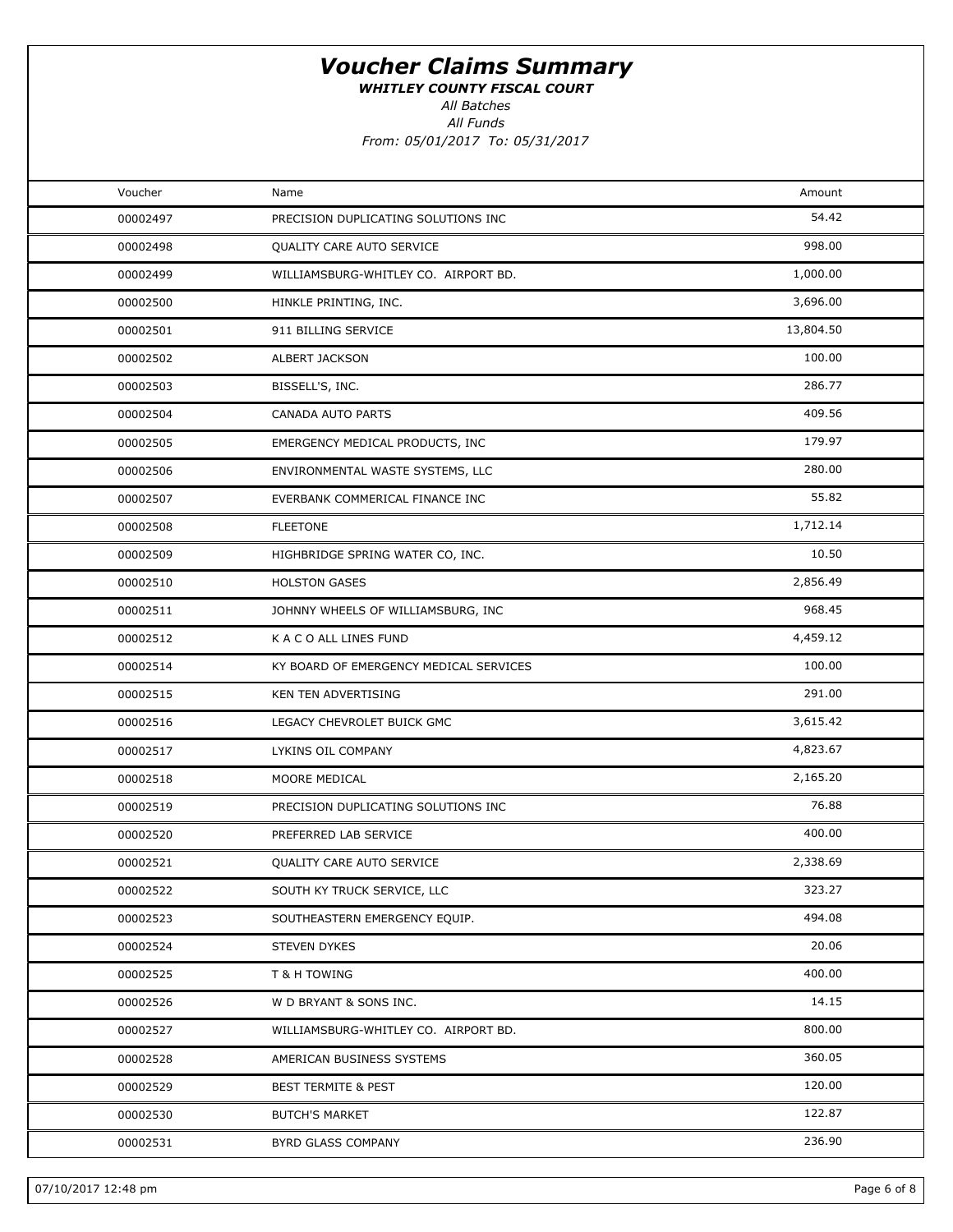WHITLEY COUNTY FISCAL COURT

All Batches

| Voucher  | Name                             | Amount    |  |
|----------|----------------------------------|-----------|--|
| 00002532 | DAIRY QUEEN GRILL & CHILL        | 329.34    |  |
| 00002533 | FASTENAL COMPANY                 | 119.28    |  |
| 00002534 | <b>FLEETONE</b>                  | 2,096.68  |  |
| 00002535 | G & E DRIVE-IN                   | 230.00    |  |
| 00002536 | HARDEE'S                         | 184.63    |  |
| 00002537 | HIGHBRIDGE SPRING WATER CO, INC. | 133.30    |  |
| 00002538 | HOMETOWN IGA #57                 | 313.24    |  |
| 00002539 | K A C O ALL LINES FUND           | 13,140.86 |  |
| 00002540 | KACO WORKERS COMPENSATION FUND   | 3,815.02  |  |
| 00002541 | LAUREL COUNTY FISCAL COURT       | 137.50    |  |
| 00002542 | LESLIE COUNTY FISCAL COURT       | 210.00    |  |
| 00002543 | LONDON RADIO SERVICE             | 195.00    |  |
| 00002544 | NORVEX SUPPLY                    | 2,398.43  |  |
| 00002545 | OPELIA FELIPE                    | 5.22      |  |
| 00002546 | PREFERRED LAB SERVICE            | 300.00    |  |
| 00002547 | QUALITY CARE AUTO SERVICE        | 7,340.98  |  |
| 00002548 | REM COMPANY, INC.                | 1,129.11  |  |
| 00002549 | SOUTHERN HEALTH PARTNERS         | 35,631.54 |  |
| 00002550 | SUPPLY WORKS                     | 852.72    |  |
| 00002551 | <b>TEKS WORK</b>                 | 300.00    |  |
| 00002552 | THERMAL EQUIPMENT SERVICE CO.    | 900.36    |  |
| 00002553 | W D BRYANT & SONS INC.           | 25.46     |  |
| 00002554 | WENDY'S OF BOWLING GREEN, INC.   | 231.63    |  |
| 00002555 | ZORO, INC.                       | 57.62     |  |
| 00002556 | BISSELL'S, INC.                  | 267.27    |  |
| 00002557 | AT & T ONENET SERVICE            | 221.77    |  |
| 00002558 | TIME WARNER CABLE                | 249.99    |  |
| 00002559 | KACO WORKERS COMPENSATION FUND   | 15,262.96 |  |
| 00002560 | WHITLEY COUNTY FISCAL COURT      | 25,684.90 |  |
| 00002561 | WHITLEY COUNTY FISCAL COURT      | 25,607.58 |  |
| 00002562 | WHITLEY COUNTY FISCAL COURT      | 37,143.59 |  |
| 00002563 | WHITLEY COUNTY FISCAL COURT      | 39,193.51 |  |
| 00002564 | WHITLEY COUNTY FISCAL COURT      | 3,242.38  |  |
| 00002565 | WHITLEY COUNTY FISCAL COURT      | 13,354.57 |  |
|          |                                  |           |  |